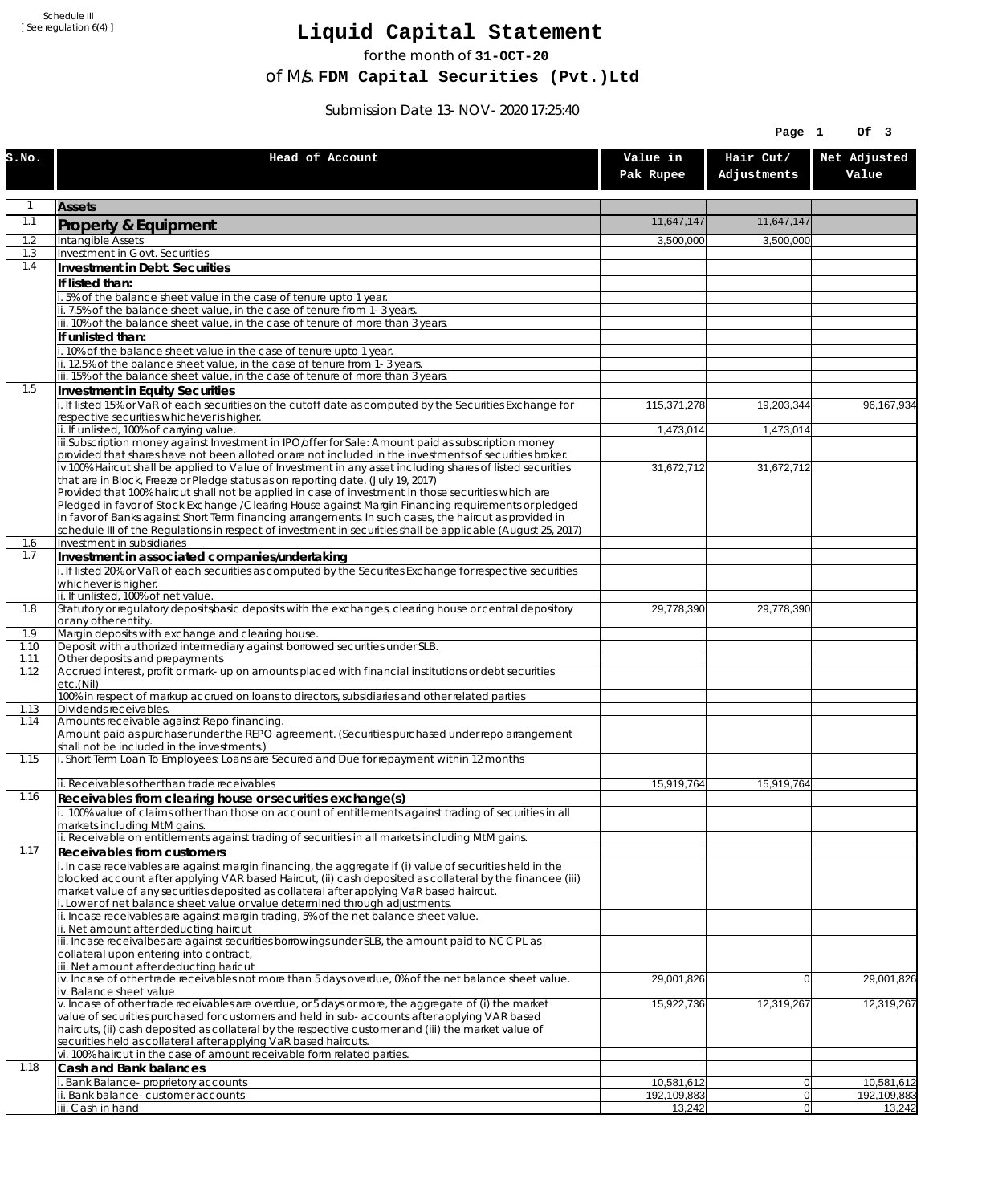Schedule III [ See regulation 6(4) ]

## **Liquid Capital Statement**

for the month of **31-OCT-20**

of M/s. **FDM Capital Securities (Pvt.)Ltd**

Submission Date 13-NOV-2020 17:25:40

|                |                                                                                                                                                                                                                                                                                                                                                                                                                                                                                                                                                                                                                                                                                                                                                                                                             |                       | Page 2                   | Of 3                  |
|----------------|-------------------------------------------------------------------------------------------------------------------------------------------------------------------------------------------------------------------------------------------------------------------------------------------------------------------------------------------------------------------------------------------------------------------------------------------------------------------------------------------------------------------------------------------------------------------------------------------------------------------------------------------------------------------------------------------------------------------------------------------------------------------------------------------------------------|-----------------------|--------------------------|-----------------------|
| S.NO.          | Head of Account                                                                                                                                                                                                                                                                                                                                                                                                                                                                                                                                                                                                                                                                                                                                                                                             | Value in<br>Pak Rupee | Hair Cut/<br>Adjustments | Net Adjusted<br>Value |
| 1.19           | <b>Total Assets</b>                                                                                                                                                                                                                                                                                                                                                                                                                                                                                                                                                                                                                                                                                                                                                                                         | 456,991,604           | 125,513,638              | 340,193,764           |
| $\overline{2}$ | Liabilities                                                                                                                                                                                                                                                                                                                                                                                                                                                                                                                                                                                                                                                                                                                                                                                                 |                       |                          |                       |
| 2.1            | Trade Payables                                                                                                                                                                                                                                                                                                                                                                                                                                                                                                                                                                                                                                                                                                                                                                                              |                       |                          |                       |
|                | Payable to exchanges and clearing house                                                                                                                                                                                                                                                                                                                                                                                                                                                                                                                                                                                                                                                                                                                                                                     |                       |                          |                       |
|                | Payable against leveraged market products<br>iii. Payable to customers                                                                                                                                                                                                                                                                                                                                                                                                                                                                                                                                                                                                                                                                                                                                      | 190.878.430           | $\overline{0}$           | 190,878,430           |
| 2.2            | <b>Current Liabilities</b>                                                                                                                                                                                                                                                                                                                                                                                                                                                                                                                                                                                                                                                                                                                                                                                  |                       |                          |                       |
|                | Statutory and regulatory dues<br>ii. Accruals and other payables                                                                                                                                                                                                                                                                                                                                                                                                                                                                                                                                                                                                                                                                                                                                            |                       |                          |                       |
|                | iii. Short-term borrowinas                                                                                                                                                                                                                                                                                                                                                                                                                                                                                                                                                                                                                                                                                                                                                                                  |                       |                          |                       |
|                | iv. Current portion of subordinated loans                                                                                                                                                                                                                                                                                                                                                                                                                                                                                                                                                                                                                                                                                                                                                                   |                       |                          |                       |
|                | v. Current portion of long term liabilities<br>vi. Deferred Liabilities                                                                                                                                                                                                                                                                                                                                                                                                                                                                                                                                                                                                                                                                                                                                     |                       |                          |                       |
|                | vii. Provision for bad debts                                                                                                                                                                                                                                                                                                                                                                                                                                                                                                                                                                                                                                                                                                                                                                                | 3,673,469             | $\overline{0}$           | 3,673,469             |
|                | viii. Provision for taxation                                                                                                                                                                                                                                                                                                                                                                                                                                                                                                                                                                                                                                                                                                                                                                                |                       |                          |                       |
| 2.3            | ix. Other liabilities as per accounting principles and included in the financial statements<br>Non-Current Liabilities                                                                                                                                                                                                                                                                                                                                                                                                                                                                                                                                                                                                                                                                                      |                       |                          |                       |
|                | i. Long-Term financing                                                                                                                                                                                                                                                                                                                                                                                                                                                                                                                                                                                                                                                                                                                                                                                      | 2,500,000             |                          |                       |
|                | a. Long-Term financing obtained from financial instituion: Long term portion of financing obtained from<br>a financial institution including amount due against finance lease                                                                                                                                                                                                                                                                                                                                                                                                                                                                                                                                                                                                                               |                       |                          |                       |
|                | b. Other long-term financing<br>ii. Staff retirement benefits                                                                                                                                                                                                                                                                                                                                                                                                                                                                                                                                                                                                                                                                                                                                               |                       |                          |                       |
|                | iii. Advance against shares for Increase in Capital of Securities broker: 100% haircut may be allowed in                                                                                                                                                                                                                                                                                                                                                                                                                                                                                                                                                                                                                                                                                                    |                       |                          |                       |
|                | respect of advance against shares if:                                                                                                                                                                                                                                                                                                                                                                                                                                                                                                                                                                                                                                                                                                                                                                       |                       |                          |                       |
|                | a. The existing authorized share capital allows the proposed enhanced share capital<br>b. Boad of Directors of the company has approved the increase in capital                                                                                                                                                                                                                                                                                                                                                                                                                                                                                                                                                                                                                                             |                       |                          |                       |
|                | c. Relevant Regulatory approvals have been obtained<br>d. There is no unreasonable delay in issue of shares against advance and all regulatory requirements                                                                                                                                                                                                                                                                                                                                                                                                                                                                                                                                                                                                                                                 |                       |                          |                       |
|                | relating to the increase in paid up capital have been completed.                                                                                                                                                                                                                                                                                                                                                                                                                                                                                                                                                                                                                                                                                                                                            |                       |                          |                       |
|                | e. Auditor is satisfied that such advance is against the increase of capital.<br>iv. Other liabilities as per accounting principles and included in the financial statements                                                                                                                                                                                                                                                                                                                                                                                                                                                                                                                                                                                                                                |                       |                          |                       |
| 2.4            | Subordinated Loans                                                                                                                                                                                                                                                                                                                                                                                                                                                                                                                                                                                                                                                                                                                                                                                          |                       |                          |                       |
|                | . 100% of Subordinated loans which fulfill the conditions specified by SECP are allowed to be deducted:<br>The Schedule III provides that 100% haircut will be allowed against subordinated Loans which fulfill the<br>conditions specified by SECP. In this regard, following conditions are specified:<br>a. Loan agreement must be executed on stamp paper and must clearly reflect the amount to be repaid<br>after 12 months of reporting period<br>b. No haircut will be allowed against short term portion which is repayable within next 12 months.<br>c. In case of early repayment of loan, adjustment shall be made to the Liquid Capital and revised Liquid<br>Capital statement must be submitted to exchange.<br>ii. Subordinated loans which do not fulfill the conditions specified by SECP |                       |                          |                       |
|                |                                                                                                                                                                                                                                                                                                                                                                                                                                                                                                                                                                                                                                                                                                                                                                                                             |                       |                          |                       |
| 2.5            | <b>Total Liabilites</b>                                                                                                                                                                                                                                                                                                                                                                                                                                                                                                                                                                                                                                                                                                                                                                                     | 197,051,899           | $\Omega$                 | 194,551,899           |
| 3              | Ranking Liabilities Relating to:                                                                                                                                                                                                                                                                                                                                                                                                                                                                                                                                                                                                                                                                                                                                                                            |                       |                          |                       |
| 3.1            | Concentration in Margin Financing                                                                                                                                                                                                                                                                                                                                                                                                                                                                                                                                                                                                                                                                                                                                                                           |                       |                          |                       |
|                | The amount calculated client-to- client basis by which any amount receivable from any of the<br>financees exceed 10% of the aggregate of amounts receivable from total financees.                                                                                                                                                                                                                                                                                                                                                                                                                                                                                                                                                                                                                           |                       |                          |                       |
| 3.2            | Concentration in securites lending and borrowing                                                                                                                                                                                                                                                                                                                                                                                                                                                                                                                                                                                                                                                                                                                                                            |                       |                          |                       |
|                | The amount by which the aggregate of:                                                                                                                                                                                                                                                                                                                                                                                                                                                                                                                                                                                                                                                                                                                                                                       |                       |                          |                       |
|                | (i) Amount deposited by the borrower with NCCPL<br>(Ii) Cash margins paid and                                                                                                                                                                                                                                                                                                                                                                                                                                                                                                                                                                                                                                                                                                                               |                       |                          |                       |
|                | (iii) The market value of securities pledged as margins exceed the 110% of the market value of shares                                                                                                                                                                                                                                                                                                                                                                                                                                                                                                                                                                                                                                                                                                       |                       |                          |                       |
|                | borrowed                                                                                                                                                                                                                                                                                                                                                                                                                                                                                                                                                                                                                                                                                                                                                                                                    |                       |                          |                       |
| 3.3            | Net underwriting Commitments<br>(a) in the case of right issuse : if the market value of securites is less than or equal to the subscription                                                                                                                                                                                                                                                                                                                                                                                                                                                                                                                                                                                                                                                                |                       |                          |                       |
|                | price; the aggregate of:                                                                                                                                                                                                                                                                                                                                                                                                                                                                                                                                                                                                                                                                                                                                                                                    |                       |                          |                       |
|                | (i) the 50% of Haircut multiplied by the underwriting commitments and<br>(ii) the value by which the underwriting commitments exceeds the market price of the securities.<br>In the case of rights issuse where the market price of securities is greater than the subscription price, 5% of                                                                                                                                                                                                                                                                                                                                                                                                                                                                                                                |                       |                          |                       |
|                | the Haircut multiplied by the net underwriting                                                                                                                                                                                                                                                                                                                                                                                                                                                                                                                                                                                                                                                                                                                                                              |                       |                          |                       |
| 3.4            | (b) in any other case: 12.5% of the net underwriting commitments<br>Negative equity of subsidiary                                                                                                                                                                                                                                                                                                                                                                                                                                                                                                                                                                                                                                                                                                           |                       |                          |                       |
|                | The amount by which the total assets of the subsidiary (excluding any amount due from the subsidiary)<br>exceed the total liabilities of the subsidiary                                                                                                                                                                                                                                                                                                                                                                                                                                                                                                                                                                                                                                                     |                       |                          |                       |
| 3.5            | Foreign exchange agreements and foreign currency positions                                                                                                                                                                                                                                                                                                                                                                                                                                                                                                                                                                                                                                                                                                                                                  |                       |                          |                       |
|                | 5% of the net position in foreign currency. Net position in foreign currency means the difference of total<br>assets denominated in foreign cuurency less total liabilities denominated in foreign currency                                                                                                                                                                                                                                                                                                                                                                                                                                                                                                                                                                                                 |                       |                          |                       |
| 3.6<br>3.7     | Amount Payable under REPO<br>Repo adjustment                                                                                                                                                                                                                                                                                                                                                                                                                                                                                                                                                                                                                                                                                                                                                                |                       |                          |                       |
|                |                                                                                                                                                                                                                                                                                                                                                                                                                                                                                                                                                                                                                                                                                                                                                                                                             |                       |                          |                       |